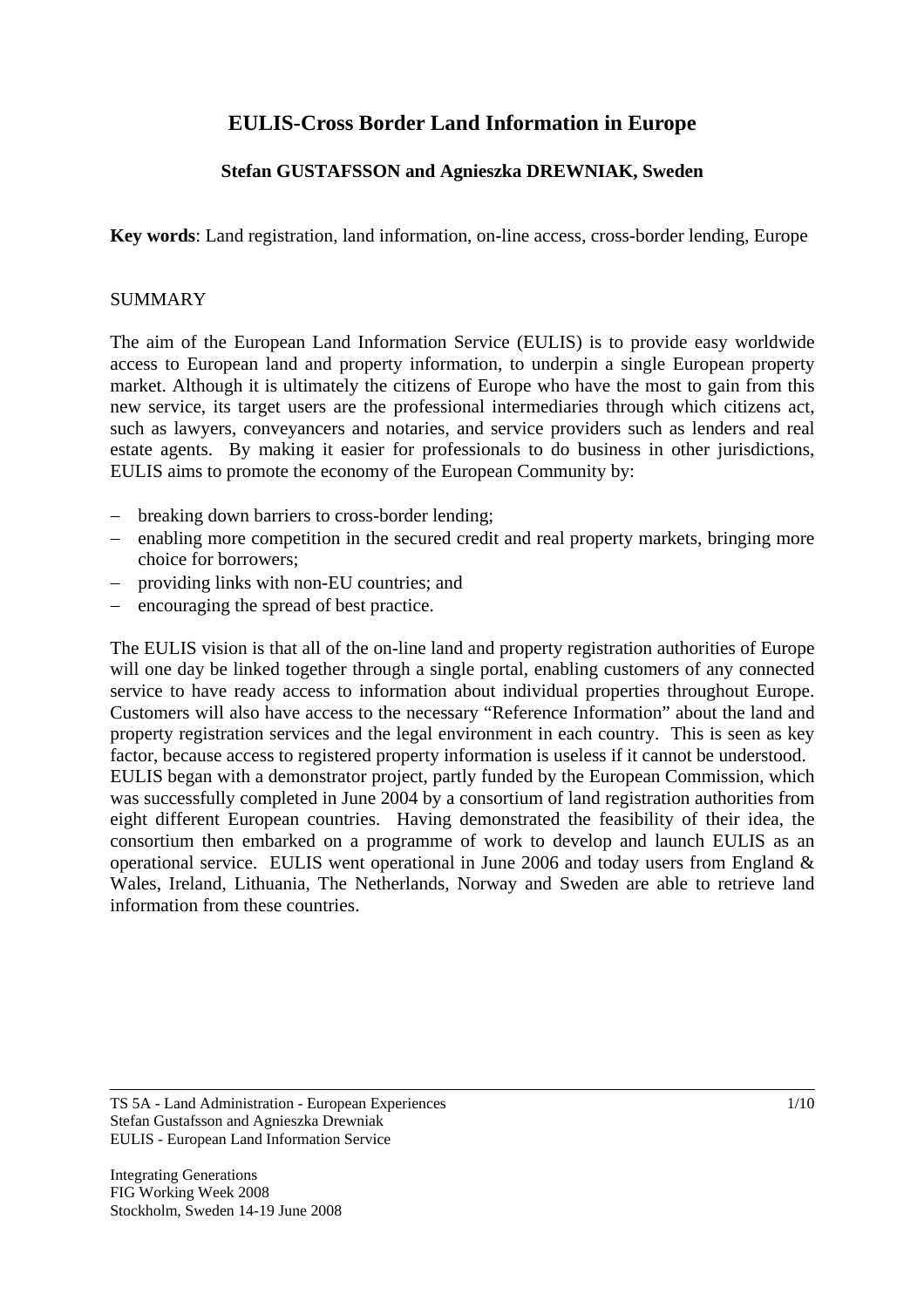# **EULIS-Cross Border Land Information in Europe**

## **Stefan GUSTAFSSON and Agnieszka DREWNIAK, Sweden**

#### **INTRODUCTION**

Despite integration in other areas of the economy, secured credit lending in Europe still takes place mainly within national boundaries. A number of reasons for this have been identified, including:

- language barriers;
- lack of knowledge of practices and procedures for protecting interests in property across borders;
- lack of access to land registration information; and
- legal barriers, including differences in national provisions on consumer protection, such as early repayment rules.

It is widely held that increasing the amount of cross-border lending would benefit the economy of Europe. Capital could flow to areas where it is needed most and increased competition between lenders would help to reduce the cost of borrowing for households in Europe. The European Land Information Service (EULIS) is an initiative to remove some of these barriers.

By linking together land registration systems across Europe through a single portal, EULIS will enable professional users of information about land and interests in land in their own countries to access, over the internet, similar information in other countries. It includes linguistic and semantic support to overcome language barriers, together with accessible information about the practices, procedures and legal differences necessary for confident cross-border activity.

## **EULIS IN THE EU CONTEXT**

Parallel to the development of the EULIS service, DG Internal Market of the European Commission has elaborated a White Paper on the Integration of EU Mortgage Credit Markets<sup>1</sup>. This work has been made in close connection with the member states and in broad contact with professionals in the financial sector as well as representatives for consumers/lenders. The EULIS initiative has been recognised from the very beginning and, as a result of the White Paper, the Commission is at the moment evaluating the prospects for an aimed recommendation to the member states to adhere to EULIS.

 $\overline{a}$ 

<sup>1</sup> COM(2007) 807 final, Brussels 18.12.2007

TS 5A - Land Administration - European Experiences Stefan Gustafsson and Agnieszka Drewniak EULIS - European Land Information Service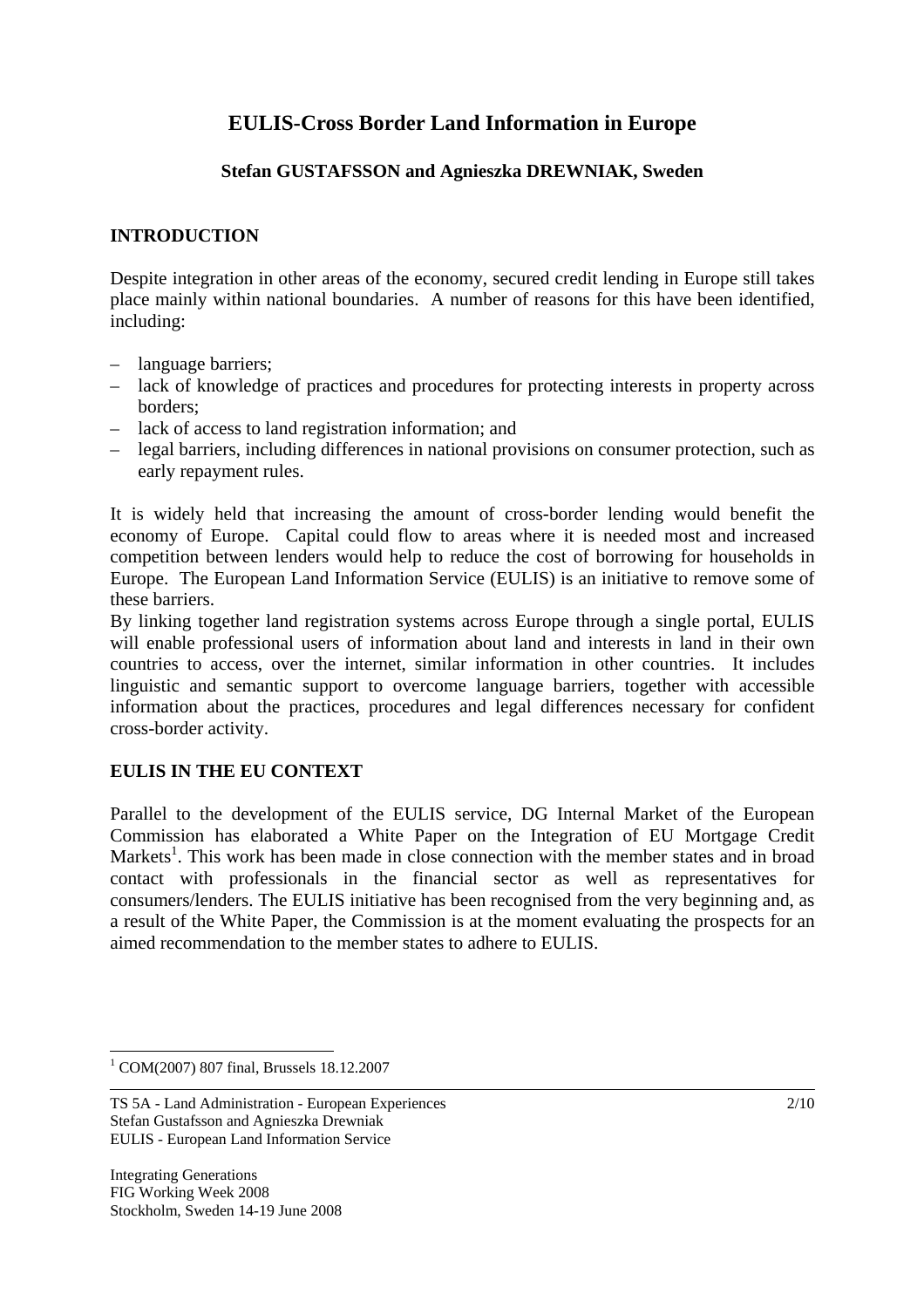# **THE EULIS CONCEPT**

When building EULIS some basic conditions were of great importance when choosing approach to the development:

- Cross boarder transactions are on a very low intense, but slowly increasing
- Legal concepts within property law differ between countries. There are no standards and will likely be no standards in this area in a foreseeable future.
- Legal conditions regarding transactions differ between European countries
- Land registers are different from aspects of contents, legal status and organisation
- Electronic land registers are based on different platforms and of different technical standard, sometimes with built-in difficulties to change without expensive and time consuming efforts

Therefore EULIS is not meant to develop a complete final solution for land information in Europe as it is today, but to get started, and to over time develop in accordance with user demands and technical possibilities. To enable this, EULIS is:

- Accepting current online services as they are
- Using standard portal software and standard technology for communication to enable easy take up of national solutions, including easy updating when the national services are updated
- Minimising the functionality in the portal to ensure quality of data and make the management of the common parts as lean as possible.
- Providing reference information to guide the users on the different conditions in the participating countries
- Providing linguistic support covering register contents and outputs as well as the national meaning of legal concepts

 From a user's point of view the service is quite simple to access. Just connect to your usual land information service and you have access to the other participating land registers. And you will be charged in the usual way on the same bill.

## **SERVICE DESCRIPTION**

#### **The EULIS Network**

The EULIS Network is made up of Land Information Systems of different countries, all connected to each other via the Internet and the EULIS Portal. The common purpose of the network is to provide easy cross-border access by users to official land information in other European countries. Land information systems act as both:

- Suppliers of land information *to* the EULIS portal; and
- Distributors of land information *from* the EULIS portal.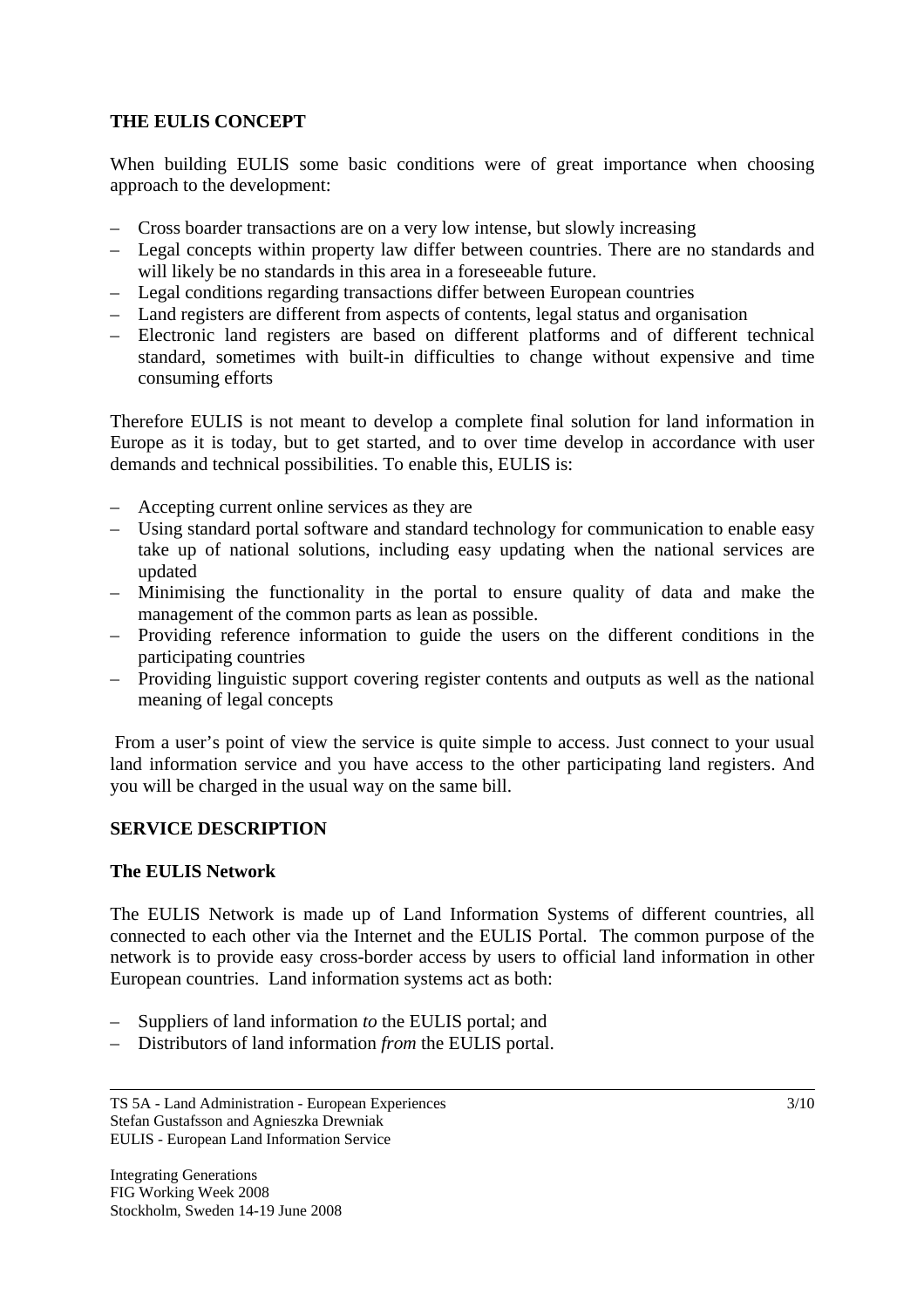

# **The EULIS Portal**

The EULIS portal lies at the heart of the EULIS network. It connects the various official land information systems of Europe and provides associated essential functions to enable EULIS to function effectively for users, distributors and suppliers. These value-adding functions include:

- the storage of Reference Information;
- the provision of an editing tool to enable suppliers to maintain their Reference Information on-line; and
- the storage of billing data for interrogation and retrieval by distributors and suppliers.

## **Land Information Systems**

Land information systems are the systems operated (mainly) by the national land registration authorities of Europe that provide on-line access, for professional users, to the official land registration records of individual properties – i.e. the national distributors and suppliers. Their role is to provide the most up-to-date authoritative information about individual properties available from the official registers and to collect any applicable charges from users. In the EULIS network, their role is to provide this functionality across borders, through the EULIS portal.

TS 5A - Land Administration - European Experiences Stefan Gustafsson and Agnieszka Drewniak EULIS - European Land Information Service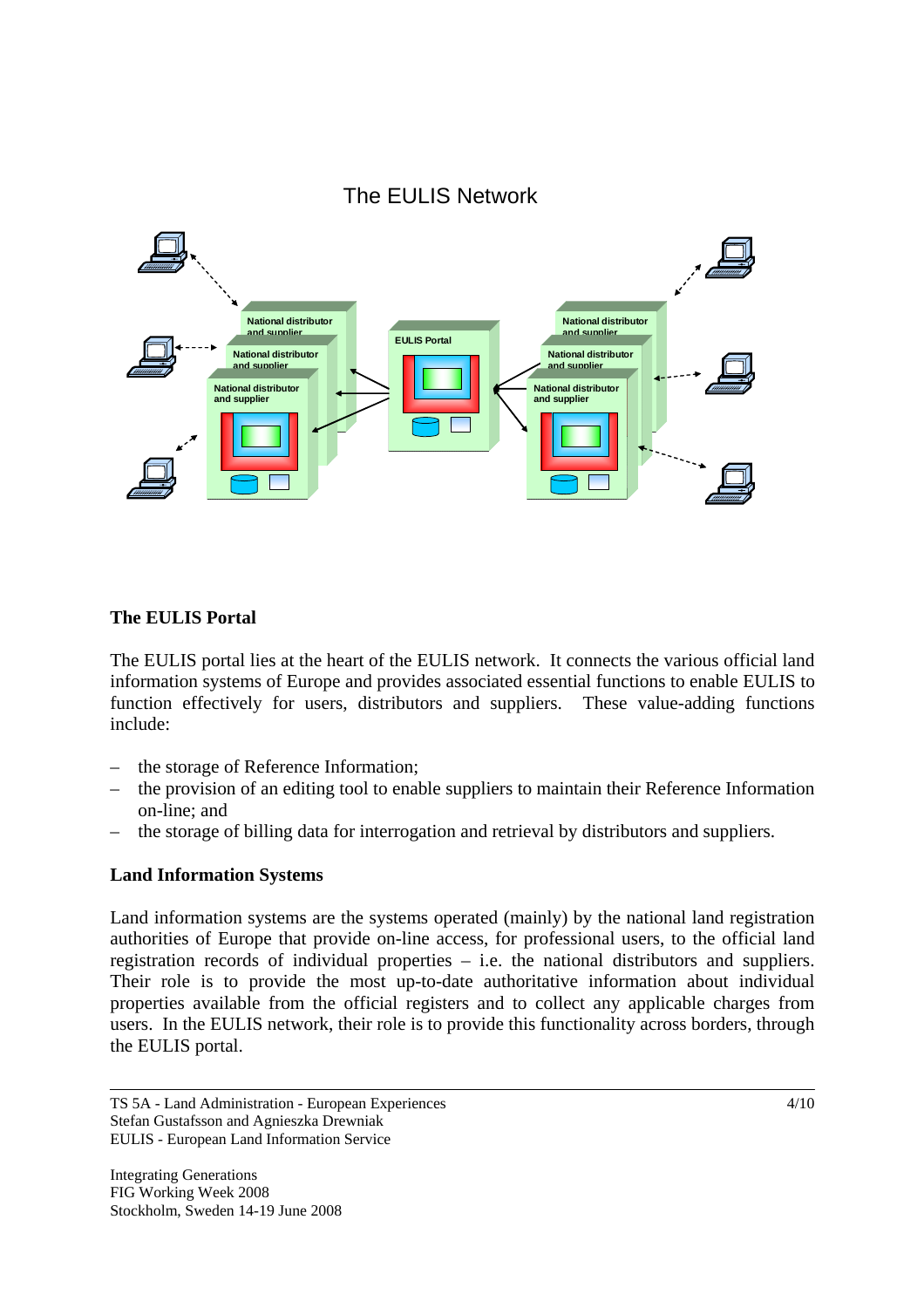# **USING EULIS**

## **Land Information**

Land information is the term given to the information that users can access from suppliers' land information systems – i.e. official registered information about individual properties.

## **Reference Information**



Reference Information is a key feature of EULIS. It is what enables users to understand and to utilise the land information, at least on a high level. It is a set of descriptions and diagrams, presented in a common framework for all countries. Although the content is different for every country, the structure and format is the same for all. The benefit of this is that it is:

- easier for users to navigate.
- easier to make comparisons between the different countries; and
- easier for new countries to join the service.

The Reference Information is presented under four main headings:

TS 5A - Land Administration - European Experiences Stefan Gustafsson and Agnieszka Drewniak EULIS - European Land Information Service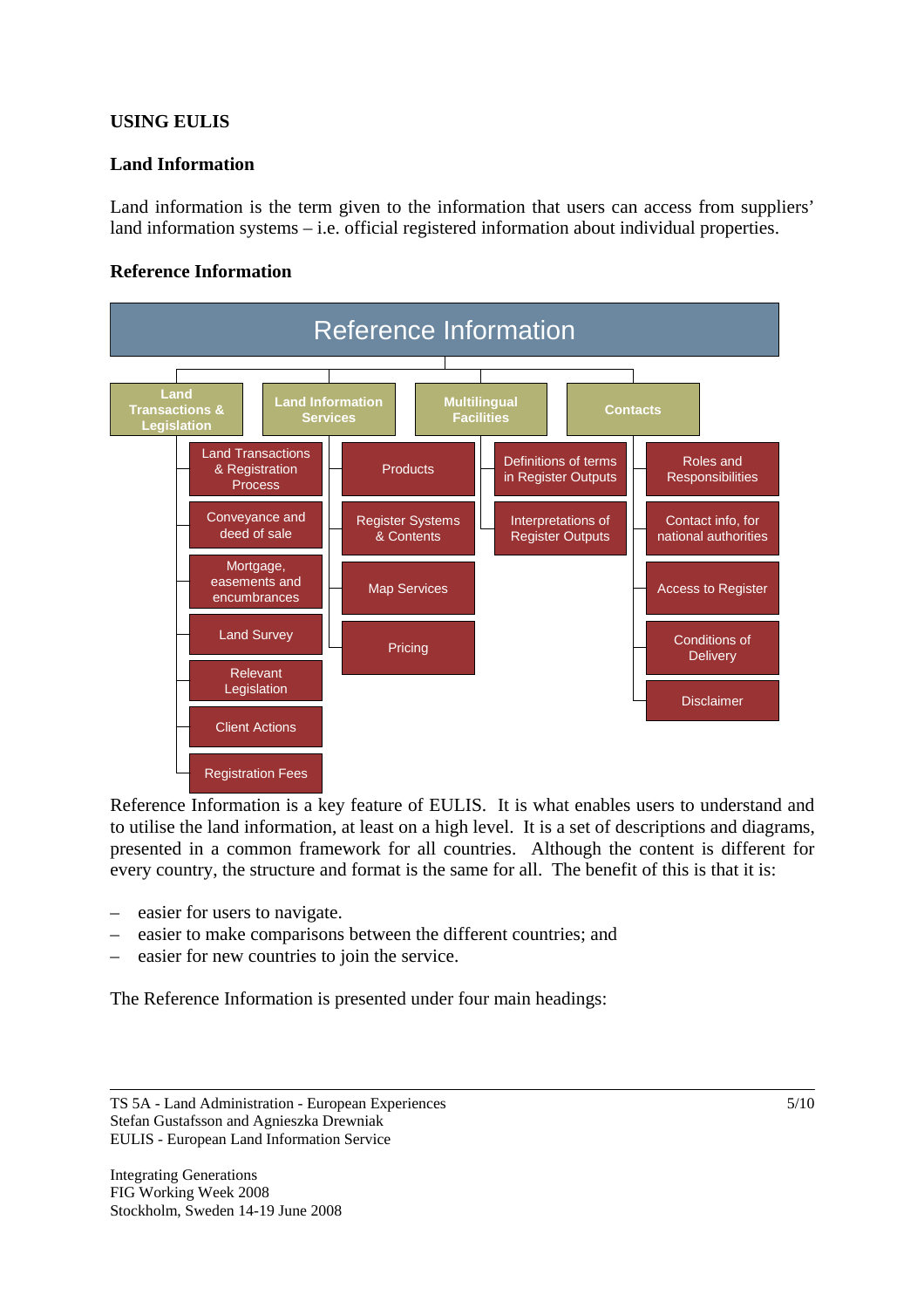## **Land Transactions and Legislation**

This section describes how to do property related transactions in the country concerned. It includes a diagram showing how the land transaction and registration works and describes how property is conveyed, the legal effect of registration, the different types of mortgages, easements and encumbrances, any cadastral or mapping survey required in the registration process, relevant legislation and registration fees.

## **Land Information Services**

This section describes the different products available through the EULIS portal from the supplier authority. It also provides an overview of how the registration system works and what is contained on the register, map services and pricing of the products available through EULIS.

## **Multilingual facilities**

Because the legal frameworks, land registration systems and associated practices and procedures differ from country to country, this section includes a couple of facilities to enhance understanding register views and output. A multilingual table defines a range of key terms in English, that includes the equivalent term in the language of the relevant country, together with an explanation in English of any significant differences or implications in the country concerned compared with the standard EULIS term. Another page in this section defines the terms used in the land information products available from that country.

To facilitate cross-border understanding, some national providers have in addition been developing multi-lingual versions of some parts of their service, including in particular headers and explanatory texts.

## **Contacts**

This section describes the roles and responsibilities of the various authorities involved in processes of buying and registering land, together with relevant contact details and the terms and conditions on which the Land Information is supplied.

## **Common Terms Translation Tool**

This is a specially developed facility to translate commonly used terms of any country represented in EULIS and to explain any significant differences in meaning or legal implication between one country and another.

Although there are many languages in Europe, most of the terms used in the area of land registration and land law have direct equivalents in most countries. In other words, the concepts are broadly the same, even if the words are different. The EULIS Common Terms Translation Tool has therefore been created as an aid to the understanding of a list of more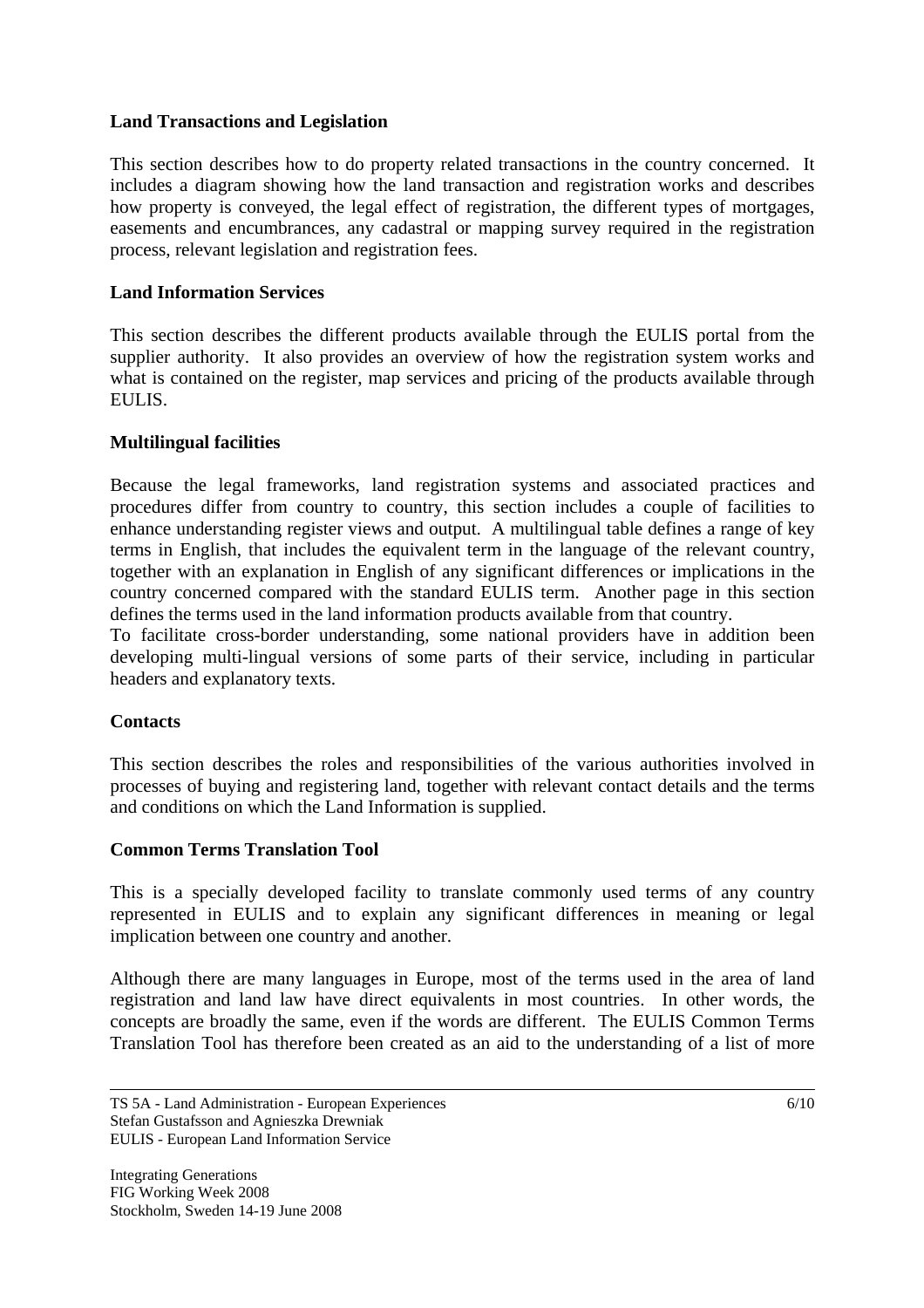than fifty of the most common of these land registration and land law concepts. This list can be expanded over time.

The Translation Tool is based around a list of these common concepts, each of which is defined in English. These "EULIS terms" are held in a look-up table that also includes the equivalent terms as used in every jurisdiction represented in EULIS, together with a description of any variation in meaning compared with the defined EULIS term. In this way, the EULIS terms act as a link between any listed term in one jurisdiction and the equivalent term in any other jurisdiction.

It is important to note that the common terms translation tool is intended only as an aid to understanding and does not require or create any new standards.

#### **Using the system**

The process for using the system to access cross-border information involved five main steps (see diagram below):

**Step 1 – Initial login** – a User first logs into their local national distributor. Typically, this will be their own national land registry's online service.



Using the system

**Step 2 – Portal access** – Once the user is logged into their national distributor's online service, they select the EULIS portal option. This causes the local distributor system to log into the EULIS Portal, which results in a new window being opened up so that the user can interact directly with the EULIS portal. This additional login happens "behind the scenes", saving the user the trouble of a further login process.

TS 5A - Land Administration - European Experiences Stefan Gustafsson and Agnieszka Drewniak EULIS - European Land Information Service

Integrating Generations FIG Working Week 2008 Stockholm, Sweden 14-19 June 2008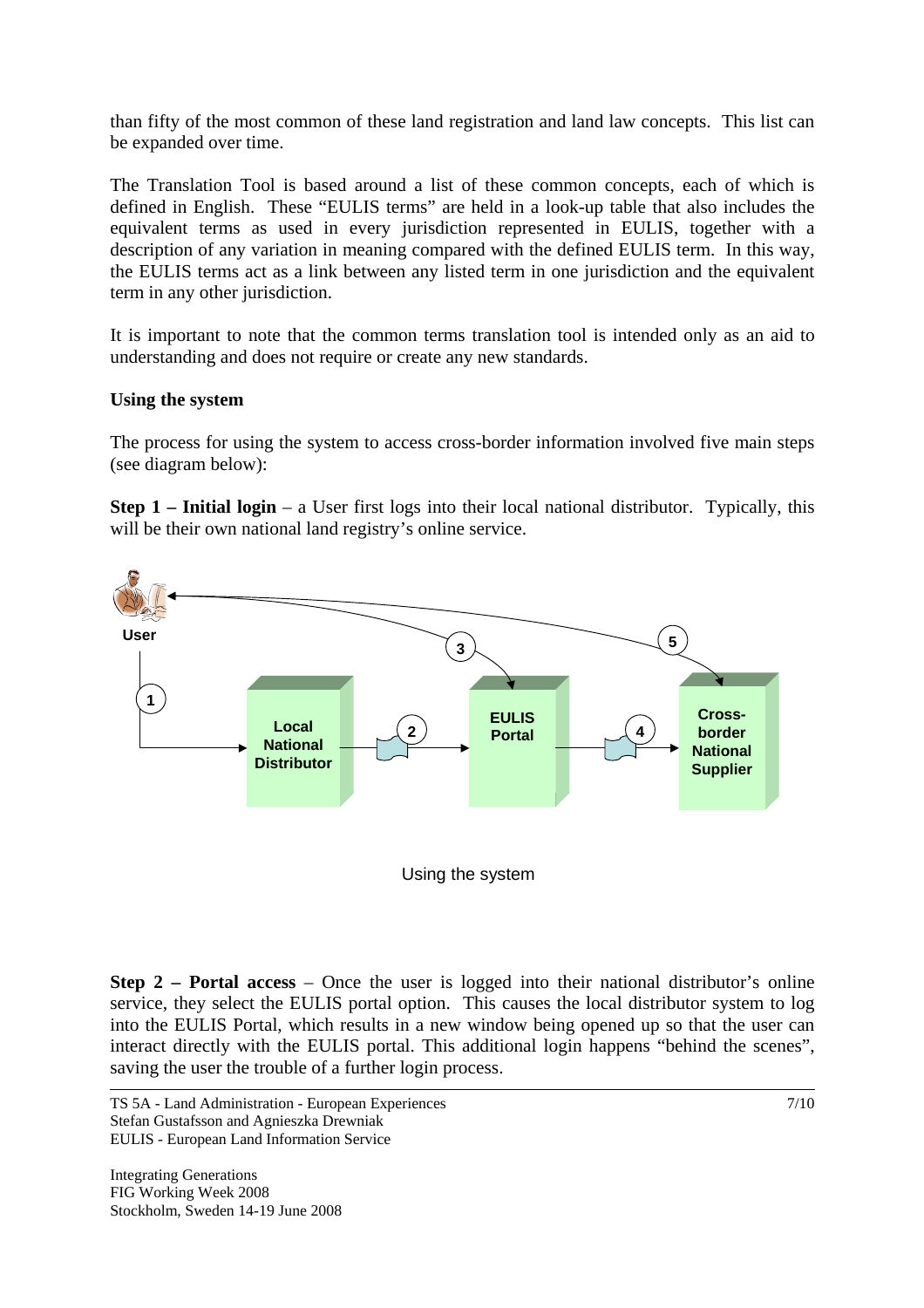**Step 3 – Interacting with the Portal** – Now that they are interacting with the EULIS portal directly, the user can choose which country's information they wish to view, either by clicking on the country name, or on the relevant country's flag. This takes them to the EULIS start page for the selected supplier country. At this point, the user can choose to view the Reference Information of the selected country, or to access the supplier country's Land Information Service.

**Step 4 – Supplier access** – If they choose to access the land information service, the user simply clicks on "open application", which causes the EULIS portal to login to the supplier's land information service. Again, this additional login happens "behind the scenes", saving the user the trouble of a further login process.

**Step 5 – Interacting with the National Supplier** – This results in a new window being opened up directly into the supplier's land information service. The user can now select whatever land information product they require from the supplier. This could be a copy or extract from the register for example, or a copy of a plan or map showing the location of the property. The results will be delivered online.

## **Billing and Payment**

From a user's point of view this is very simple – he will just get a bill from his own distributor of land information, assumingly together with charges for other searches in the national system. The EULIS portal will keep track of all transactions carried through the portal and handle the internal payments between suppliers and distributors.

For example, a user of the Norwegian land information system will be charged in NOK when searching Swedish Land information. The Swedish supplier will get paid by the Norwegian distributor I SEK



TS 5A - Land Administration - European Experiences Stefan Gustafsson and Agnieszka Drewniak EULIS - European Land Information Service

Integrating Generations FIG Working Week 2008 Stockholm, Sweden 14-19 June 2008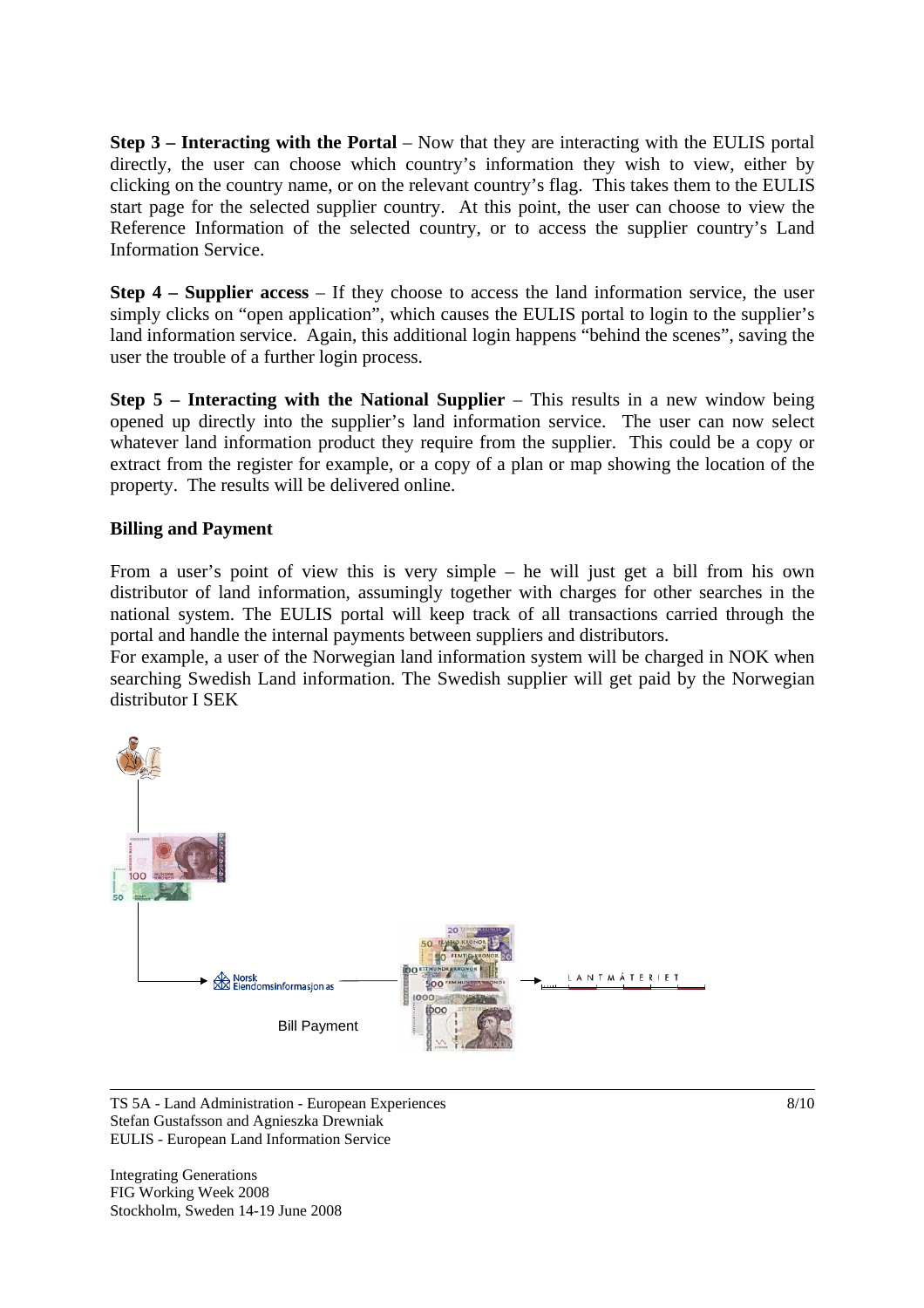#### **Customer Service**

The first point of contact for customer service is provided by the Distributors. This relates to technical enquiries as well as questions about the products and services provided. It is therefore important for Distributors to have some familiarity with the products and services offered by all Suppliers. If for any reason Distributors are unable to resolve a problem for a User, then they will need to contact the Supplier's customer support/ help desk facility to resolve the issue on behalf of the User.

Because of the number of diverse systems that need to be connected, the decision was taken early on that the EULIS technical design needed to be as simple as possible. The chosen design achieves this using portal technology. The EULIS portal acts as a hub through which the different land registration systems are linked.

## **EXTENSION OF EULIS**

There are currently ten participants in the EULIS Service - Austria, England and Wales, Finland, Iceland, Ireland, Lithuania, The Netherlands, Norway, Scotland and Sweden. Today England and Wales, Ireland, Lithuania, The Netherlands, Norway and Sweden have their online services running and available in the EULIS portal. In 2008 Austria, Finland, Iceland and Scotland are planning to connect. Further land information services are preparing for joining.